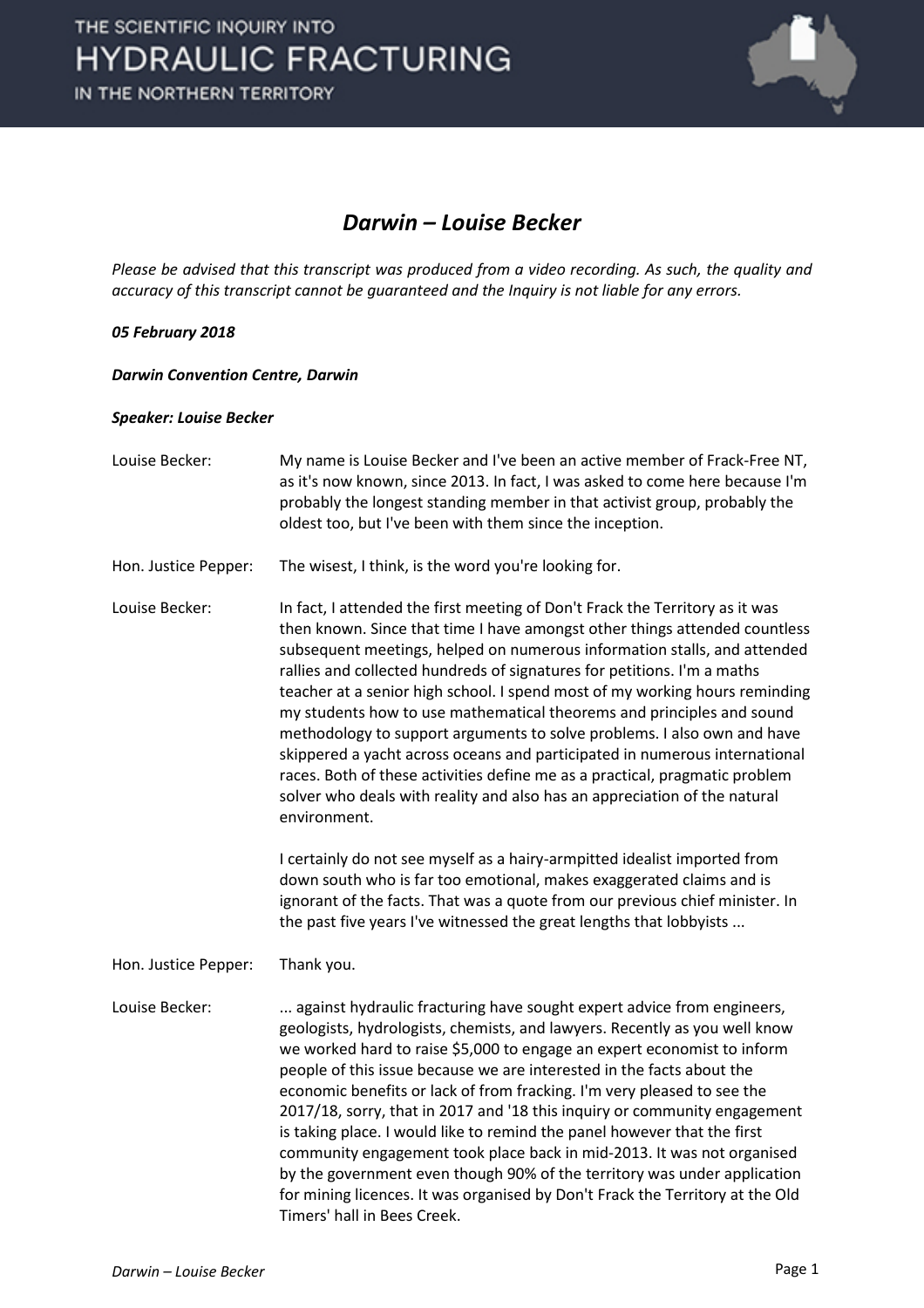IN THE NORTHERN TERRITORY



People from the mining companies, the state and local governments were all invited, and I might add attended to present their point of view and ask questions. A similar meeting was also held at Humpty Doo. Both meetings were well attended and it was not long after these meetings that the exclusion zone for mining applications was extended beyond the immediate rural area, suggesting that even then it was acknowledged that there was a risk factor to this form of extracting gas. I've read the 120 recommendations although I do not claim to remember them all. I do not have to be a maths teacher to recognise that 120 is quite a large number and certainly conveys the message that hydraulic fracturing contains a lot of risks to the environment, livelihood, and sociocultural lives of the people in the NT.

120 recommendations is asking for a lot of guarantees from the government in terms of regulation and the companies in terms of ethics and integrity. I think it comes down to whether the people of the NT trust both the government and the companies to fulfil these recommendations. Personally I doubt it will be the case, but let me as a maths teacher take you to some figures. Back in 2013 I conducted a survey along with another member of our lobby group. We interviewed people from Adelaide River, Coolalinga, Marrara, Nightcliff and Casuarina shopping centres. We did not claim to be against fracking and asked four simple questions. Do you know what fracking means? Do you think fracking should go ahead in the territory? Do you have confidence in the regulatory framework for mining in the NT? Would you consider this issue when voting in the next election?

50% did not know what fracking was. This clearly showed at the time that the government had no effective plan for informing the public about what could be happening to potentially 90% of the territory. Of those who knew about fracking, 84% did not want it to go ahead. 70% did not have confidence in the regulatory framework, and 77% considered it a voting issue, which is probably why it eventually became one in the next election. Now, in those days I must admit it took a lot of effort to engage and inform people about fracking at the information stalls. However, last year I assisted both at Freds Pass and Darwin Show stalls, and on these occasions there were times when people were queuing up to sign our petition. I've got photographs to prove it.

Let me say this, that when you go to a rally or talk to people at stores or even door knock, you'll find that the sentiment against fracking is not just restricted to a small but growing green movement. It has the support of a much broader base than this: tourist operators, horticulturalists, recreational fishermen, cattlemen, health workers, tradespeople, other professionals, and most interesting of all people who actually work in the mining industry.

I would like to draw your attention to two recommendations, and briefly. First of all, and this is my mathematical, logical mind working, I would like to draw your attention to the recommendation 5.3 which talks about establishing a code of practise for setting minimal standards for the integrity of onshore gas wells. During a recent discussion I had with an expert geologist that had worked in the area currently under licence he said to me,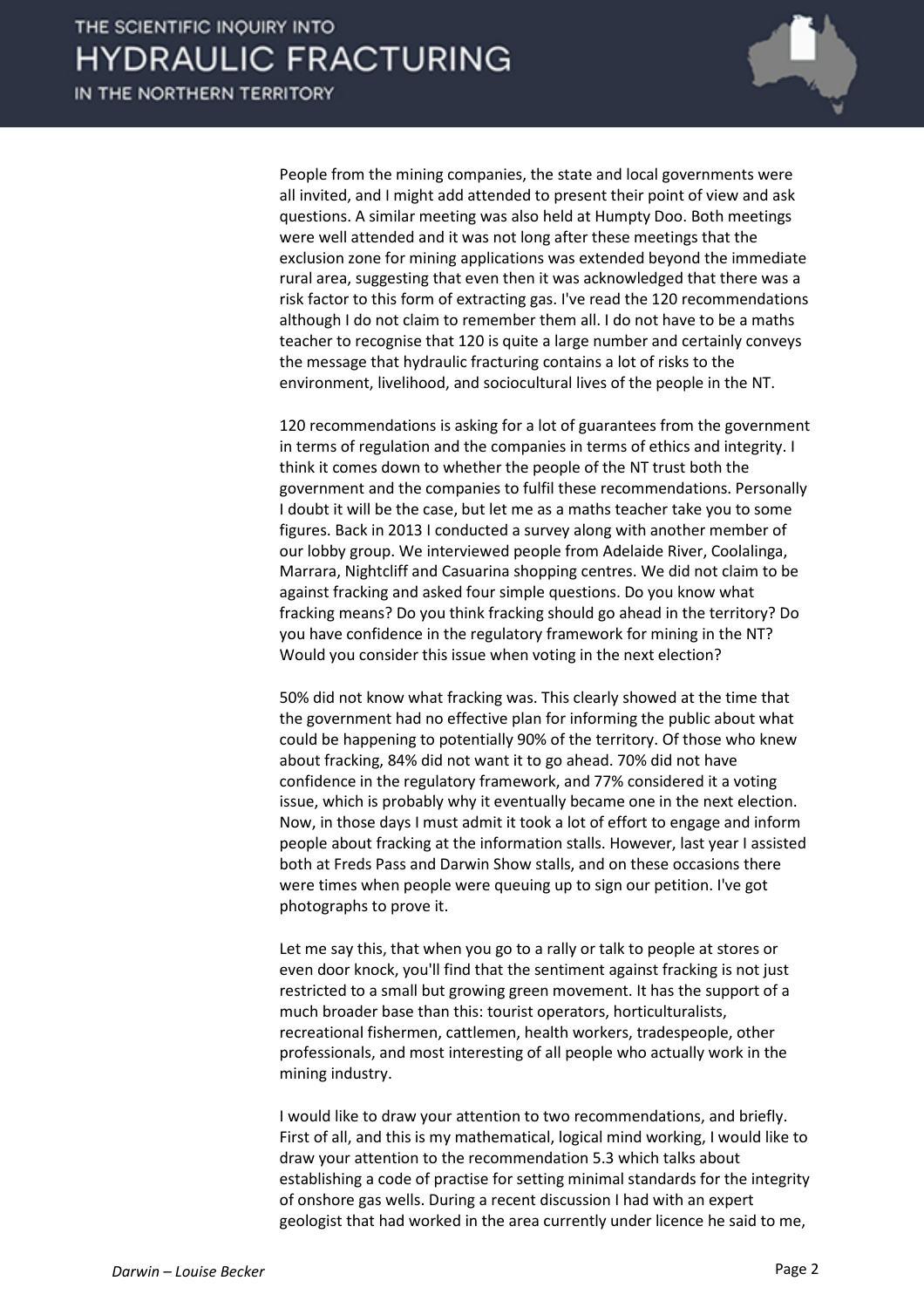

"Forget any debate that centres around the integrity of wells, Louise. The real skill that separates a good geologist from an average one is his imagination." I looked at him quizzically, and he continued. "As all we ever have to go on are core samples and from there we use extrapolation and a good imagination to describe what the profile below the ground might look like. No one can make 100% guarantee that there will be no risk of hitting a fault or aquifer. We just don't know for sure."

I'd also like to comment on recommendation 7.4 which requires baseline assessments prior to licences being granted. Thinking logically I asked myself what purpose does baseline data serve? Of course, it is to establish that if, for example, a measurable increase of methane in aquifers or surface water or water contamination from chemicals is recorded then we can most likely attribute it to mining activity. However, as we saw with the PFAS chemical contamination of Katherine it doesn't matter who is to blame. The problem is there, and no adequate solution can be found. Just how far does compensation go?

Once again, I stress that 120 recommendations highlights a huge risk with this industry, and most importantly of all we don't need the gas product. A recently released report from a group commissioned by the government to investigate NT's sourcing 50% of its energy from renewables by 2030 has clearly stated that yes it can be done and has industry support. It is time this government also understands the implications and public cost of these recommendations, listens to the public, and changes its direction in the search for energy in the NT. Thank you.

- Hon. Justice Pepper: Thank you very much, Miss Becker. Any questions? Yes. Professor Hart.
- Prof. Barry Hart: I just had an observation about recommendation 7.4, that's our strategic regional assessment. You focused on baseline information and had some concerns about that. Fair enough, but I would point out that the other very important component of that is, and you've obviously read the report and you've seen that we do have uncertainties, considerable uncertainties about the actual groundwater in Beetaloo, but elsewhere in NT too, particularly with regard to how much is recharged, what's the annual recharge and the movement and various things. That assessment is going to do that too, by way of a lot more analysis, a lot more modelling, groundwater modelling, so it's a bit more than just baseline.
- Louise Becker: I appreciate that. I think I was looking for the recommendation that referred to baselines, because I know for a long time we had asked for baseline data, and then I started thinking, "Well, yeah, but if it's only telling us that somebody's responsible for some change then is that going to really make all that much difference?" Thank you.
- Prof. Barry Hart: Sure.
- Louise Becker: Thank you for the point.